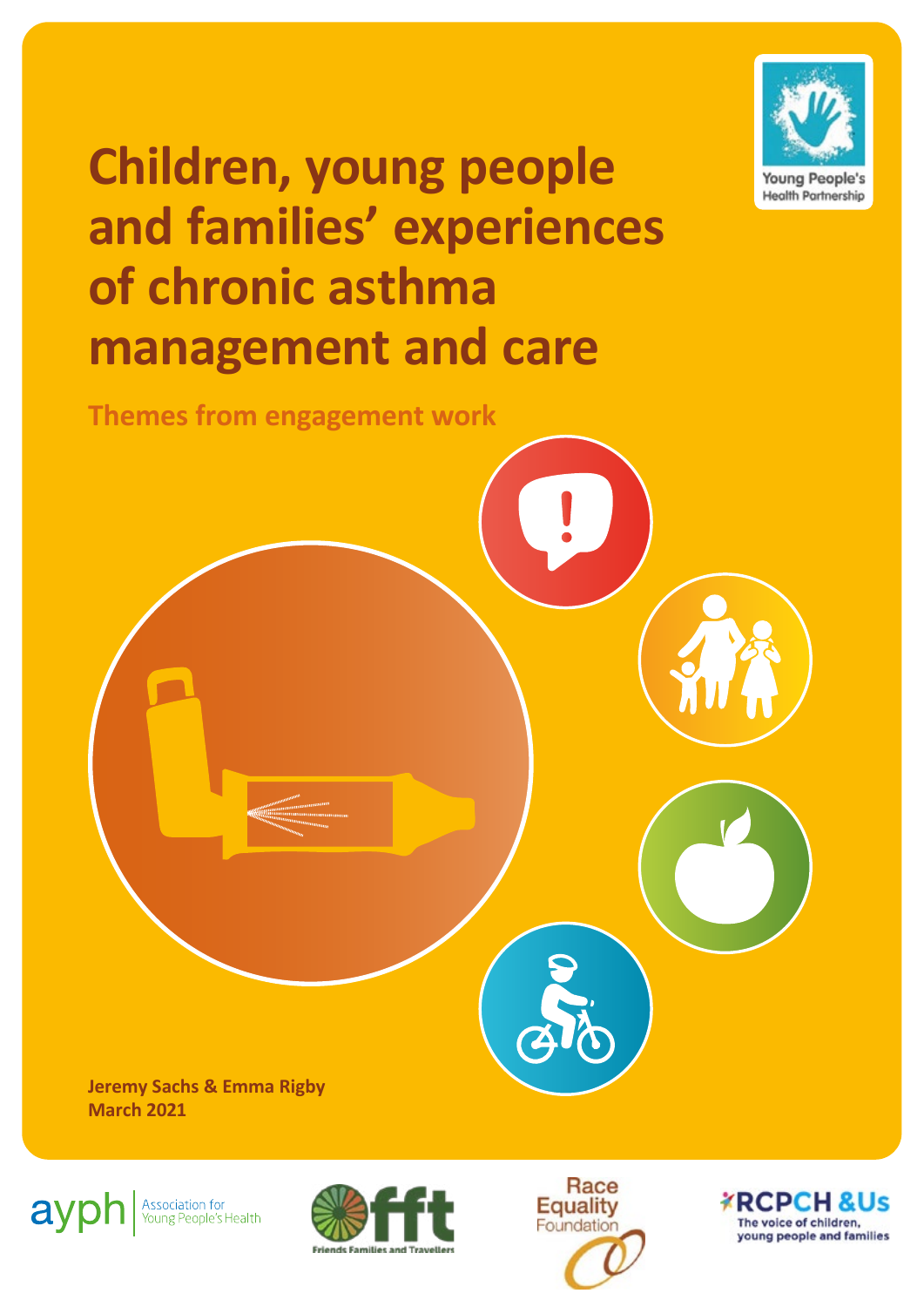# **Contents**

| Executive summary                                |    |
|--------------------------------------------------|----|
| Introduction & context                           |    |
| Methodology                                      |    |
| Who took part?                                   |    |
| Themes from the engagement work                  | Я  |
| Recommendations                                  | 13 |
| About the organisations<br>undertaking this work |    |

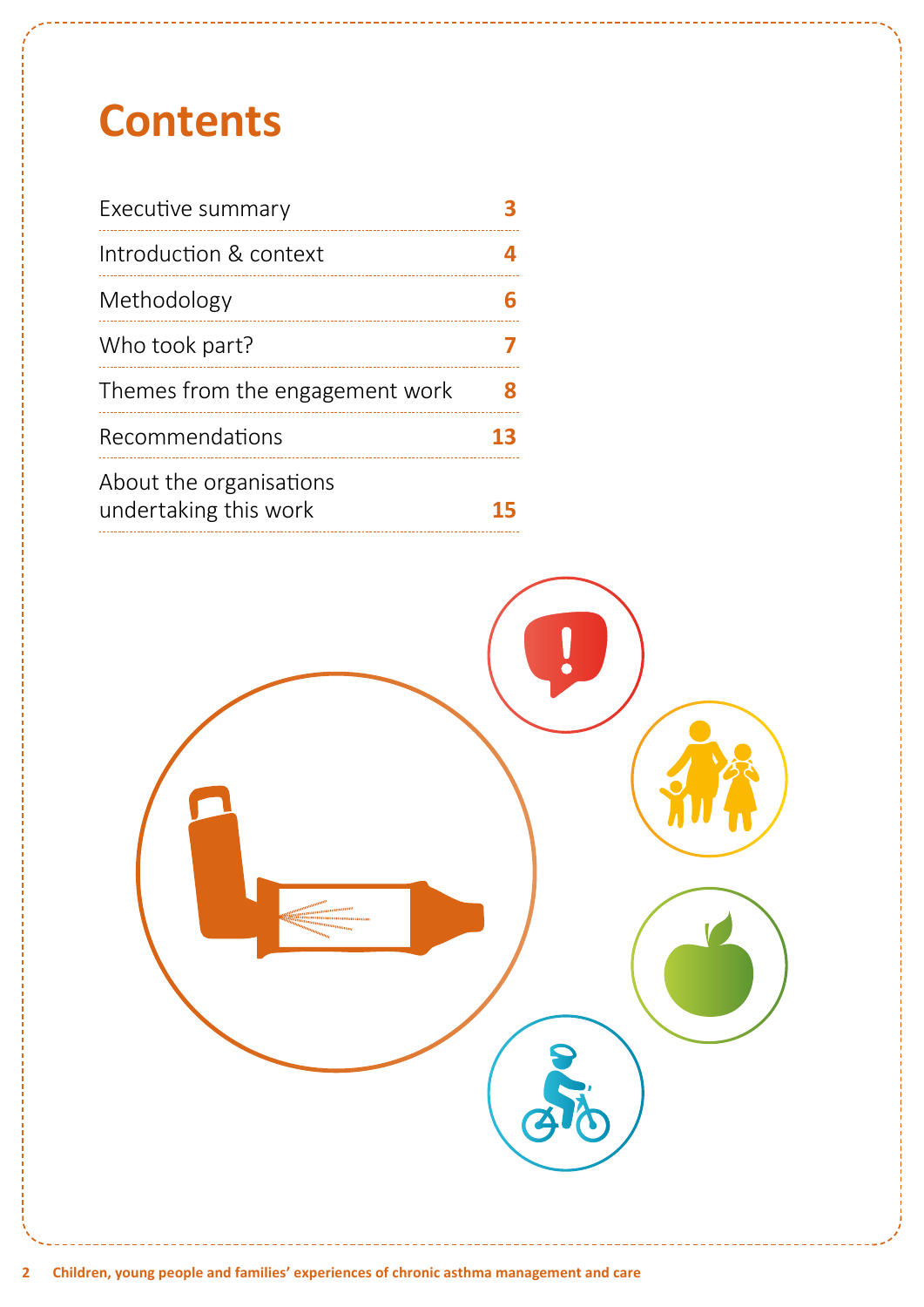## <span id="page-2-0"></span>**Executive summary**

How do young people feel about the way in which their asthma is managed? What kind of information works best for them and what kinds of services and support do they need to ensure good care and asthma control?

Improving asthma care for children and young people is a priority of the NHS England Children and Young People's Transformation Programme. This project was designed to ensure that young people's and parent's voices are at the heart of the programme and was undertaken alongside a scoping review of published evidence about children and young people's experiences of asthma. Given that asthma has a disproportionate effect on young people living in deprived areas and ethnic minority groups our aim was to better understand the experiences of groups of young people from communities which have been marginalised and those living in more deprived areas.

One to one interviews and focus groups with parents and young people were held and identified some key areas for future focus that would support young people to better manage their asthma, and enable them to take greater agency over their health management. These included:

- **Access to trusted information in formats** that work for young people and using non-clinical language
- **Youth friendly services and care in non-clinical settings** that young people can access easily with the opportunity to build relationships with key staff
- **Anti-prejudice training for healthcare staff** as the general prejudice that some groups face impacts their asthma care
- **Myth busting in communities** to help support the sharing of accurate information and avoid delayed diagnosis
- **Broader education in the community** so that teachers, youth workers, sports coaches and wider society better understand the impact of asthma and stigma is reduced.

This project took place in the context of the Covid-19 pandemic which led to significant challenges to engagement. Despite these constraints rich qualitative data was gathered from young people and parents whose voices are often not heard. The messages from the different groups of young people and parents highlighted many common themes as well as some issues which were distinct for particular communities.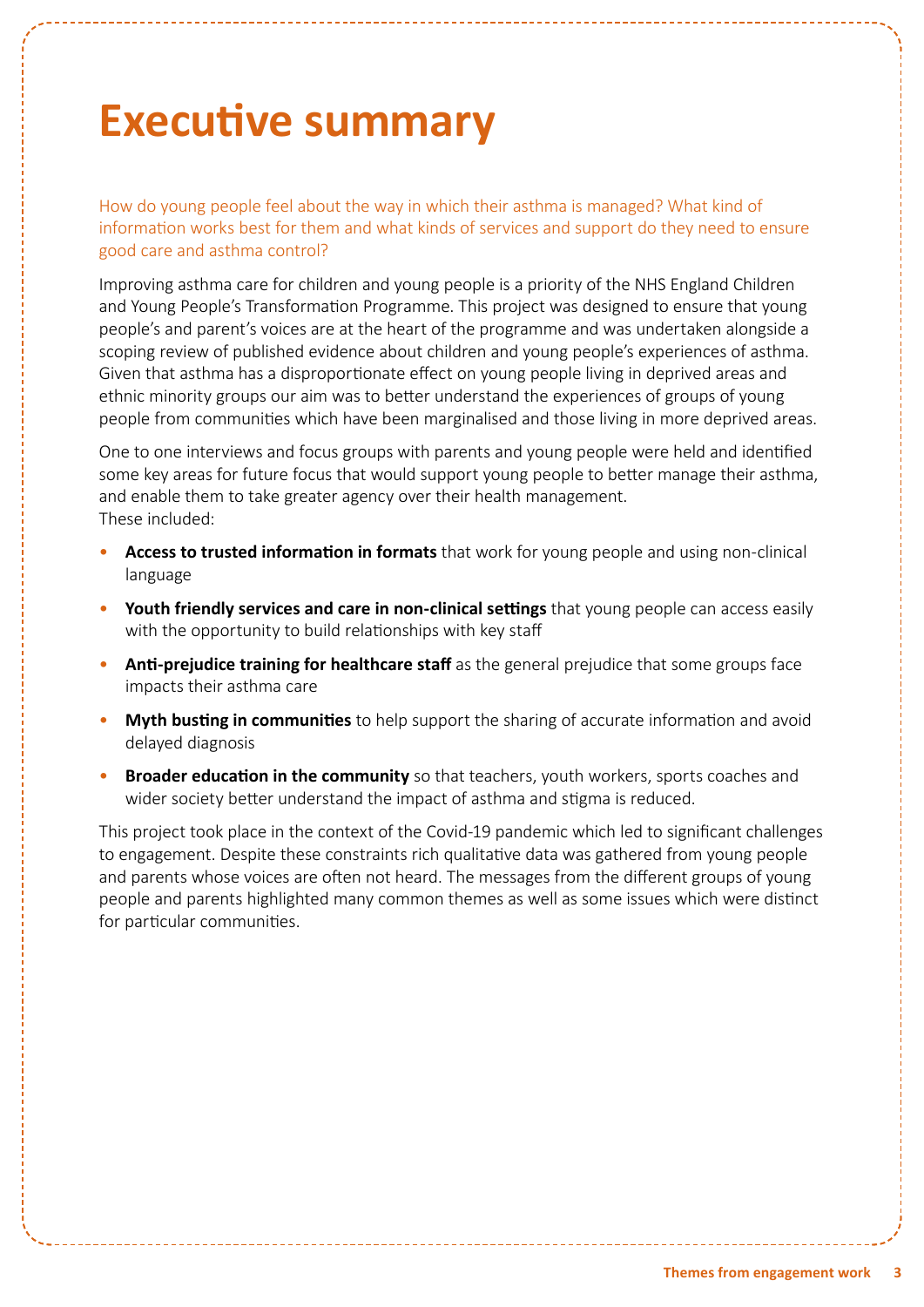## <span id="page-3-0"></span>**Introduction & context**

This work was a priority project of the [Health and Wellbeing Alliance](https://www.england.nhs.uk/hwalliance/), a group of organisations that have been brought together to bring the voluntary sector's voice and expertise into national policy making. The project was designed to directly inform the work of the Children and Young People's Transformation Programme in NHS England and NHS Improvement (NHSE&I).

The [Young People's Health Partnership](https://www.youngpeopleshealth.org.uk/yphp) led the project working closely with our partners the [Race Equality Foundation](https://raceequalityfoundation.org.uk/), [Friends, Families and Travellers](https://www.gypsy-traveller.org/) and [RCPCH &Us](https://www.rcpch.ac.uk/work-we-do/rcpch-and-us). The project included a scoping review and an engagement programme with young people with asthma and their families. The aim of this engagement was to better understand young people's experience of managing chronic asthma and how asthma care and management could be improved particularly for groups experiencing exclusion and living in areas of deprivation.

Our partnership enabled us to reach young people and their families from groups whose voices may be missing from mainstream conversations about health and inequalities. Our focus was to hear from Black and Minority Ethnic young people and families, including Gypsy and Traveller young people and families and young people from a range of different geographical locations with the focus on the most deprived areas.

The scoping review examined evidence from the UK of children's, young people's and families' experience of managing and receiving care for chronic asthma. Where possible, the review identified the specific experience of marginalised groups. The review identifies useful themes for the future and should be read alongside this engagement report. It also highlights significant gaps in our knowledge. In particular, a lack of recent participatory research focussed on eliciting the views and experiences of older adolescents and young adults as independent users of healthcare services. There is also a dearth of evidence on the specific views and experiences of young people from different marginalised groups. This includes a lack of evidence relating to a diverse range of minority ethnic children, young people and families including for example African, Caribbean and Gypsy, Roma, Traveller communities. Whilst our engagement work was

Why is this important? Around 1.1 million children (one in eleven) currently receive asthma treatment in the UK, making it the most common long term medical condition among this age group. It is also the most common reason for urgent admissions to hospital in children and young people in England. Furthermore, emergency admissions for asthma are strongly associated with deprivation.

These findings are drawn from the [Scoping Review.](https://www.youngpeopleshealth.org.uk/asthma)

not designed to respond to these findings as it ran alongside the drafting of the scoping review the findings highlight the importance of better understanding the experiences of the young people and their families in relation to asthma.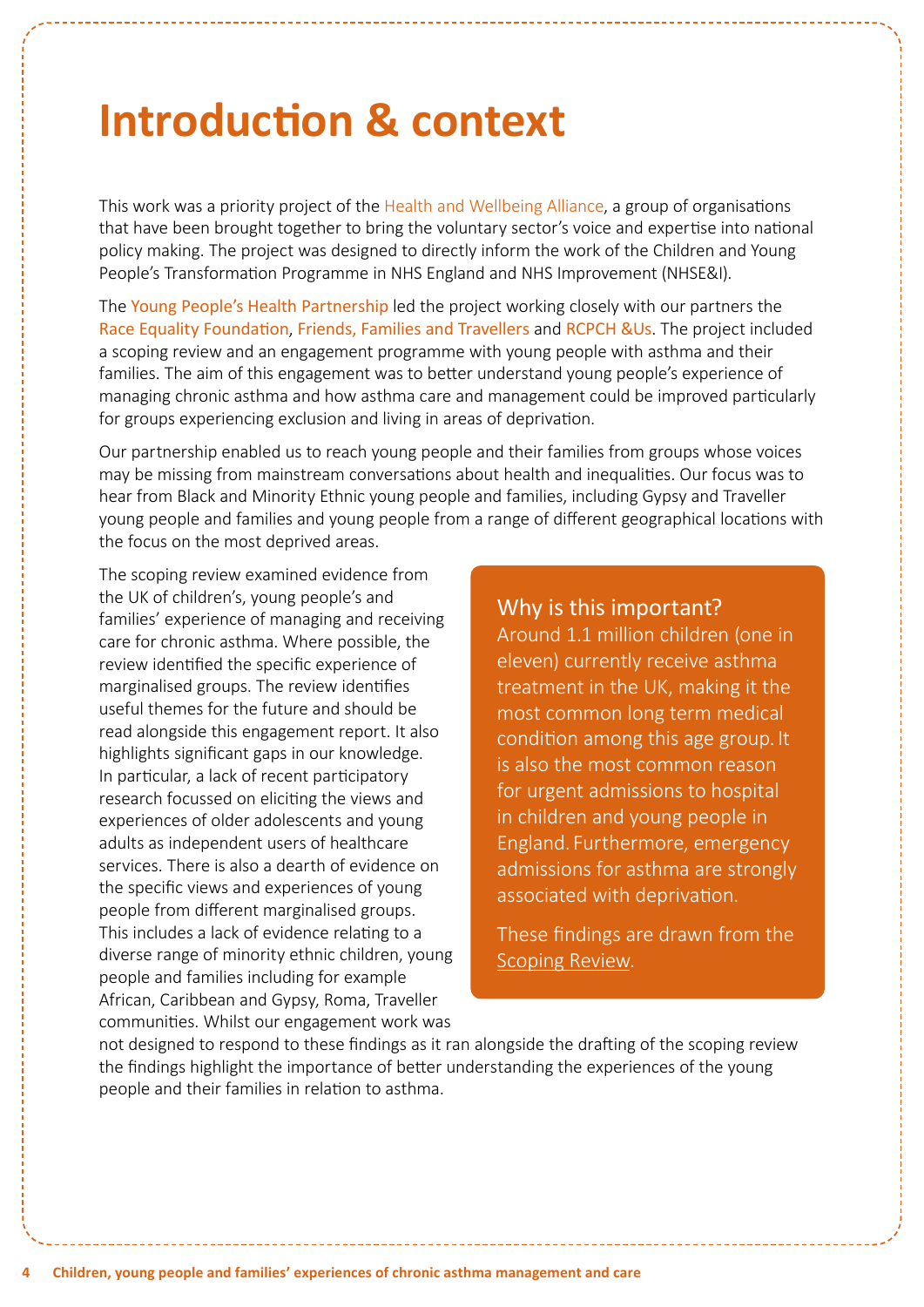

### Friends, Families and Travellers gave us examples of additional barriers that some communities face:

Romany Gypsy and Irish Traveller communities are ethnic groups and are therefore protected from discrimination under the Equality Act. Gypsies and Travellers' experience stark educational inequalities which contribute to barriers to services relating to a lack of accessible information. We know from [previous research,](https://raceequalityfoundation.org.uk/) that this relates to verbal, as well as written, information. Around 40% of people who use FFT services have low or no literacy. In addition to this, Gypsies and Travellers experience disproportionately high levels of [digital exclusion](https://www.gypsy-traveller.org/wp-content/uploads/2018/09/Digital-Inclusion-in-Gypsy-and-Traveller-communities-FINAL-1.pdf), as a result of factors such as low or no literacy, and lack of access to wifi on sites, or data and devices.

Some evidence also shows that Gypsy and Traveller sites are disproportionately located by motorways and sewage works, which contributes to high levels of air pollution.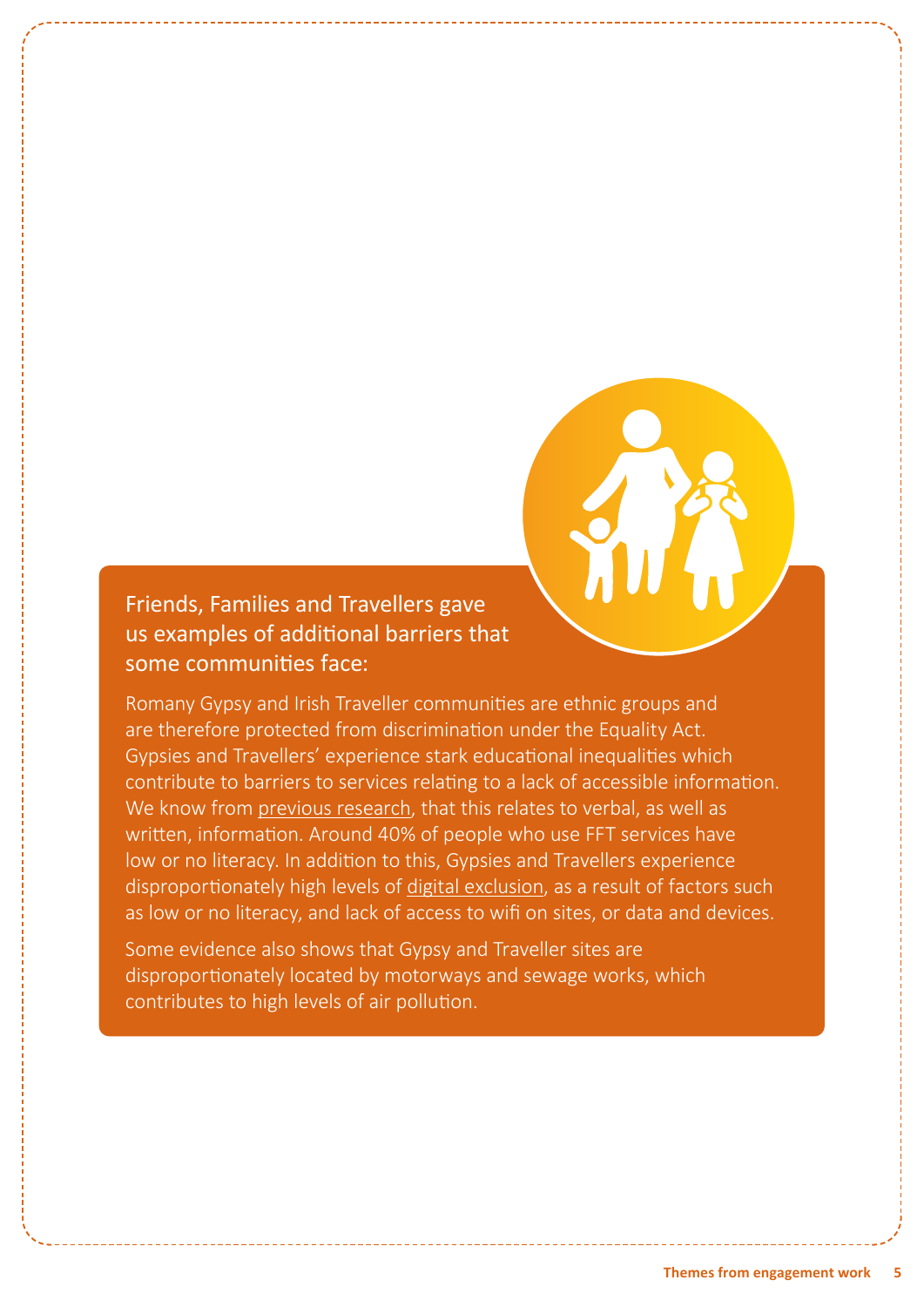# <span id="page-5-0"></span>**Methodology**

The aim of the project was to better understand the challenges and barriers children and young people face when managing chronic asthma, with a particular focus on understanding different types of vulnerabilities and reducing health inequalities.

### Questions from engagement methodology

- **•** For children and young people who have chronic asthma **what gets in the way of them getting good care?**
- **• Where** do you think children and young people would like to get more support from to manage their asthma?
- **• Who** are the people who can best support care what is their role (teacher, GP, youth worked) AND what skills do they have that help you?
- **• What** do you think is the most effective way to communicate with children and young people like you to support better asthma care?
- **• What methods** of communication are the best for you? Staff, teachers, social media, AND which social media?
- **• What one thing** did young people say they would like to change for the next generation of children and young people who have asthma?
- **• Anything else** that emerged but which did not fit the framework.

The organisations involved in the work collaborated to create an appropriate methodology which was then agreed with NHSE&I policy leads. Focus groups and interviews were structured around agreed questions (listed in the box above), which were used by facilitators consistently throughout the data collection process. However, to access young people, who may not usually engage with projects or focus groups, the methodology allowed for flexibility in its delivery.

Each conversation was run by a facilitator with expertise in directly working with children, young people and families from their communities / areas of focus. This enabled young people and parents to feel as comfortable as possible answering the questions. The facilitators had the freedom to respond to the needs of those involved by amending or asking additional questions or designing and running activities around the questions, to make the session as engaging and safe as possible for those involved.

All groups and discussions took place remotely via video call or by telephone due to the fact that the work took place during the Covid-19 pandemic and third national lockdown and all conversations were recorded with consent of participants.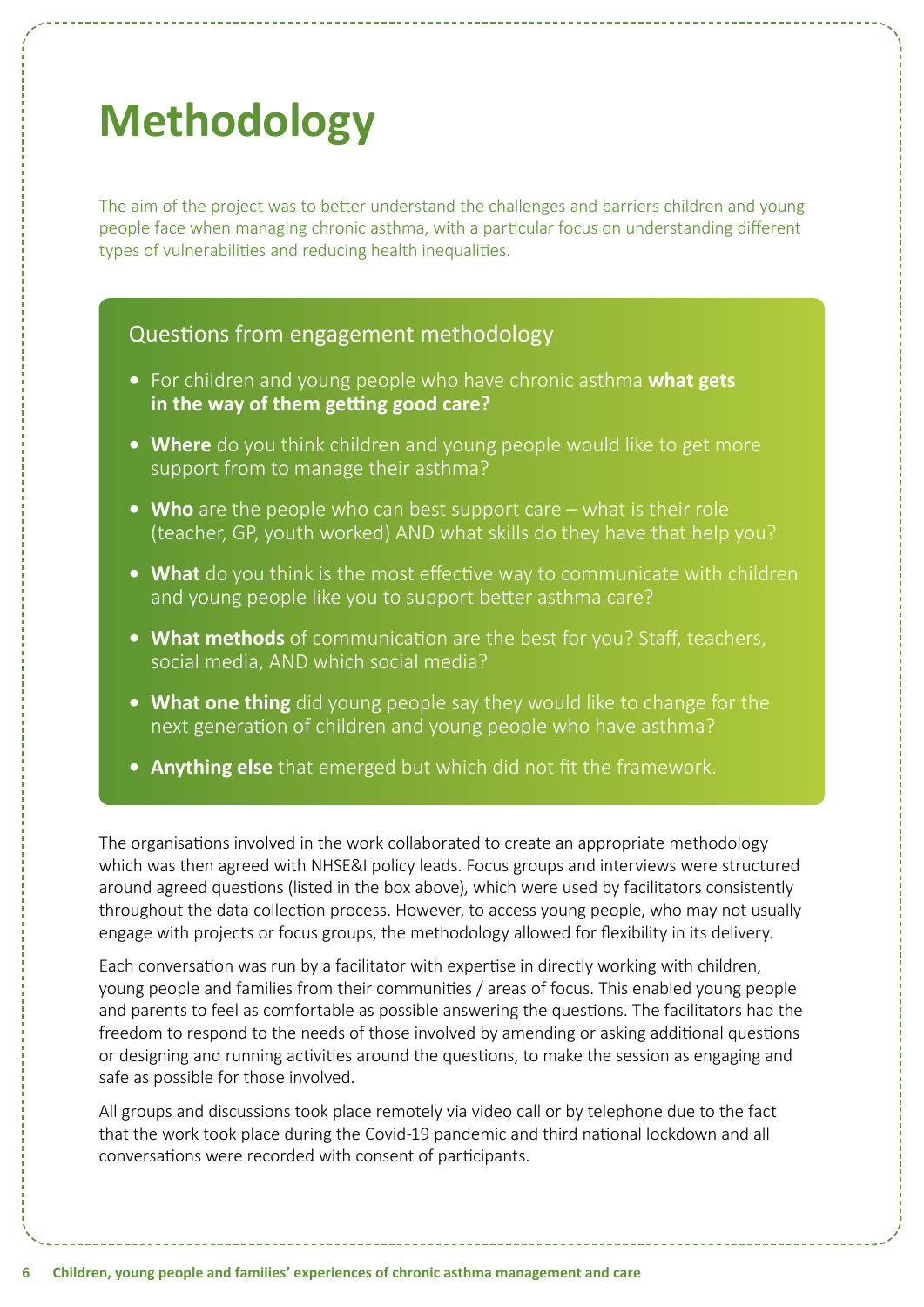## <span id="page-6-0"></span>**Who took part**

Overall we engaged with 22 parents and 14 young people. Significant efforts were made to recruit young people and parents to take part in the project. Engagement work which seeks to engage with young people with a specific experience of a health condition is always challenging to recruit to in large numbers.

In addition we sought to engage with groups that have been marginalised within the context of a global pandemic and (for part of the project) during the third national lockdown. We also faced the challenge of engaging young people with asthma during the winter months when asthma is likely to be worse and therefore in itself could be a barrier to engaging. Despite these significant barriers we had rich feedback from parents and young people. Finally we recorded and transcribed a session with project workers from all partner organisations which set out common themes and issues from their perspectives which we have referred to in drafting this report.

#### **Friends, Families and Travellers (FFT)**

Interviews were held with six women and one man aged 10 years, 20 years, three aged 24 years, 45 years and 50 years. The participants were from a different ethnicities, including three Romany, one Irish Traveller, one from a White British from a New Traveller/Showman background and one duel heritage, Mixed White/Black African.

#### **RCPCH &Us**

Interviews were held with seven young men and three young women aged 11-16 years and based geographically in Nottingham, Birmingham, Sheffield, Essex, Oxfordshire and Liverpool. The participants were from White British & Asian Bangladeshi ethnicities.

#### **Race Equality Foundation**

Interviews were held with 13 parents of children with asthma and three young people living with asthma in one to one interviews. A focus group of four parents was also held. The young people were two 19 year old young women and one 10 year old boy. The parents were all women. Participants came from a wide range of ethnic groups including Caribbean, African, Mixed White/Black Caribbean, Egyptian, Bangladeshi, Turkish, Pakistani, Kashmiri, Columbian, Somalian and Albanian.

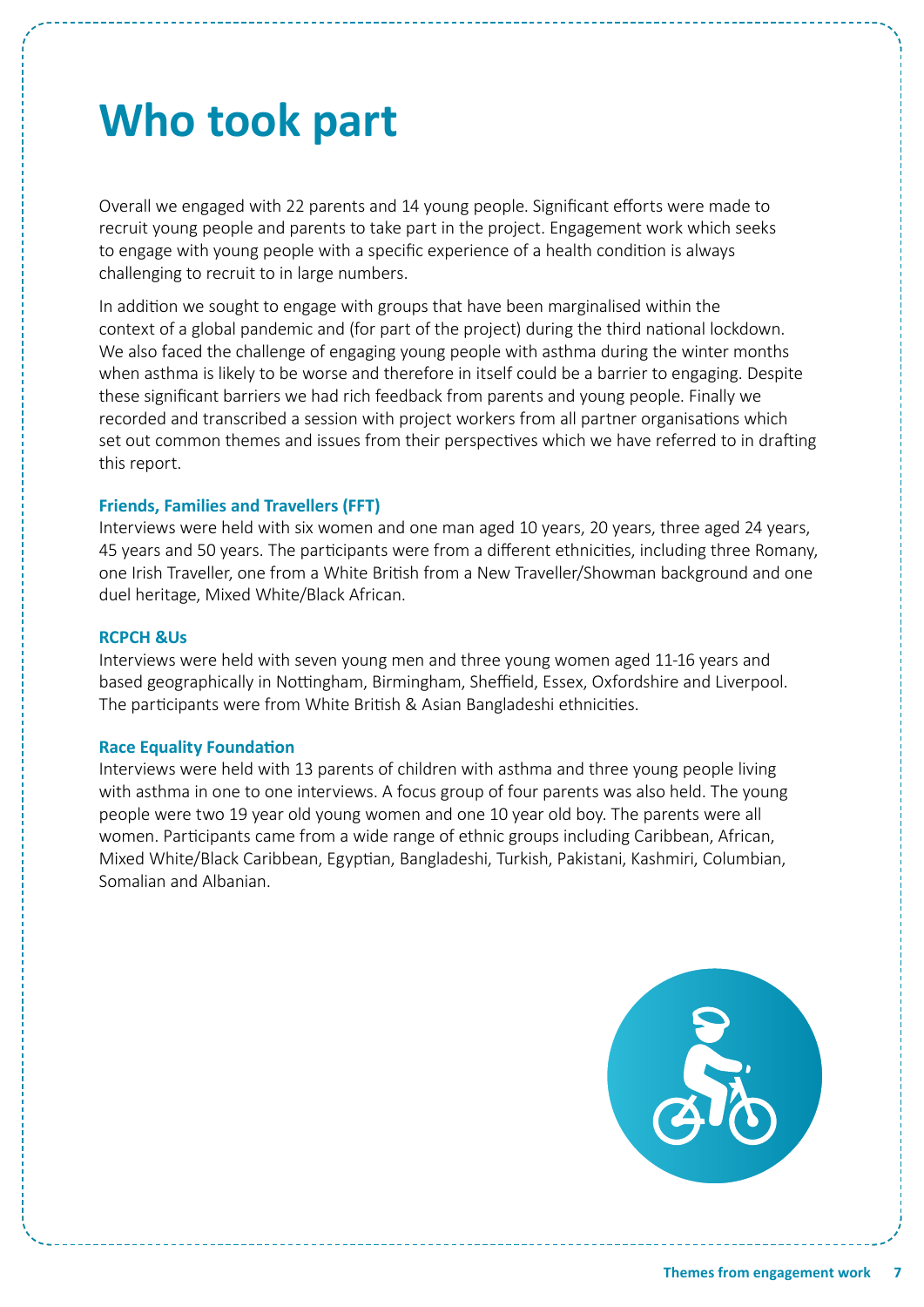## <span id="page-7-0"></span>**Themes from the engagement work**

The young people and parents who took part in the project shared a range of thoughts and challenges relating to their (or their child's) experiences of asthma. Here we have summarised some of the main themes that emerged. The headings used reflect the questions that were asked of each young person and parent / carer.

#### **How does asthma affect young people?**

Young people from different backgrounds feel that asthma is a complex condition to live with. It not only affects their health but also their social and emotional lives. Asthma can put limitations on young people's lives, from managing and adhering to medication and wearing appropriate clothes in winter to symptoms being frightening and painful and inhibiting them from taking part in activities.

Constantly having to do assessments of what activities they can and cannot take part in is a challenge for young people with asthma. This can be made worse when there is a lack of understanding or stigma around the condition. Youth leaders highlighted how many of the young people felt stigmatised for having asthma and therefore did not want to use their inhalers at school.

A smaller number of young people also told us that they do not let asthma define them. It is a condition they have always lived with and it is a way of life that does not bother them.

**What do young people do to keep healthy?** 

All young people, regardless of background, told us that they try and look after their general health in order to support their asthma. For example, they reported drinking plenty of water and eating a balanced diet.

❝ *I find that sugar and dairy foods can make asthma worse, so we just try to eat clean.* ❞

Parent

❝ *Seeds from Saudi Arabia mixed with warm milk, it's been a life saver.* ❞

Young person

Some young people told us they had to take extra care of themselves when unwell, so as not to exacerbate their asthma. Some young people, particularly the young people from the RCPCH &Us mentioned doing specific activities to stay healthy. These involved targeted things like breathing exercises and swimming.

Alongside general wellbeing and adhering to care plans, some young people told us about herbal remedies that have helped them. Nonconventional beliefs about asthma and use of herbal or alternative medicines were raised a number of times with both young people and

❝ *It can feel like a heart attack.* ❞ Young person

❝ *I was particularly surprised by how many people mentioned the stigma thing and kids being scared to pull out inhalers.* ❞ Youth leader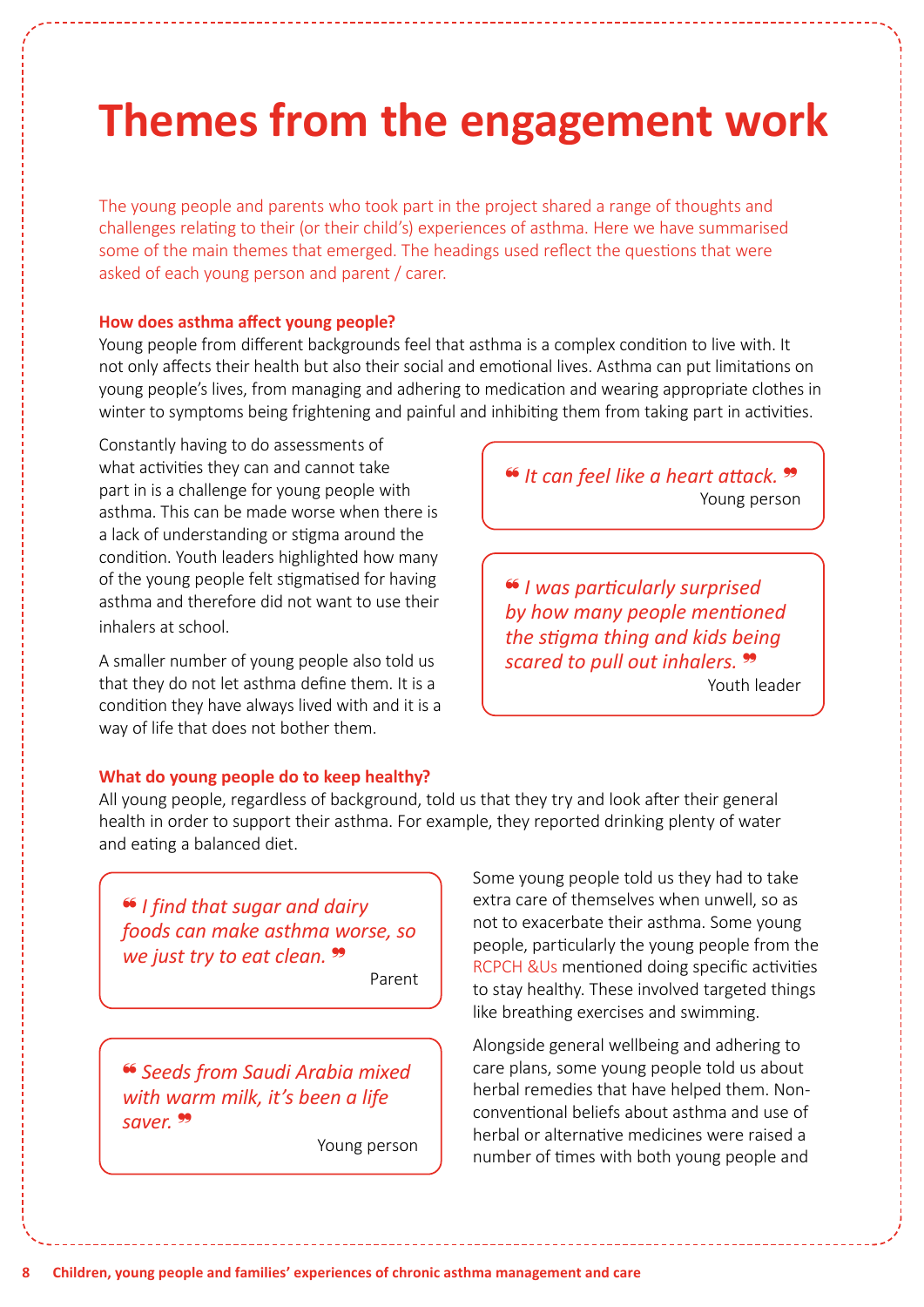parents. They told us alternative remedies often are more reliable because they can't get clear information from NHS sources.

Parents told us that they needed to be very mindful of the environment their child was in and how to make it more asthma friendly. ❝ *Remedies like black seed oil, honey, warm milk, I do things like that.* ❞

Parent

However, this can be difficult for a parent if they are not aware of what triggers there could be in the home environment that make asthma or breathing difficult.

❝ *With the carpet, even though I'm hoovering, cleaning it took me a while to realise that carpets were a trigger, so when we recently moved houses we got a laminate. Temperature definitely makes a difference, the minute it's cold, I may not feel as cold, but his chest gets heavy, wheezy to the point where I always try and layer him but he's a teen now so with teenagers you can't tell them what to do because they start making choices and think they know better.*  $\cdot$ 

Parent

### **What advice have young people been given about keeping well? Does it work and could it work better?**

Asthma care for young people is often a family effort and all young people involved in the project said they often turn to family first for health advice, that family support was essential and had the power to be very supportive. However, it can become problematic when the information family members have is incorrect or based on myths. Some young people from Friends, Families and Travellers mentioned "old wife's tales" told to them by families, that asthma skips a generation. These beliefs have caused delays in getting medical support or meant that children sometimes go without a diagnosis. Due to the barriers these young people face some will not have access to mainstream health messages and therefore only receive information on how to manage asthma from family members and peers.

A lack of age appropriate materials and the over use of clinical language made young people from all three groups feel isolated and without the knowledge they needed to manage well.

A lack of accessible information was particularly challenging for the young people and parents from Friends, Families and Travellers and the Race Equality Foundation. Barriers included written and verbal advice which did not feel clear to them, leaving them feeling in the dark about asthma care, how to use inhalers, how to get a diagnosis, and follow up care. Families and young people for whom English is not their first language highlighted that they had no way of accessing asthma information in their first language. One parent had recently completed an online asthma health check for their young person's asthma and had stated that they had left a number of the questions blank as they had felt this was confusing and the wording was complicated.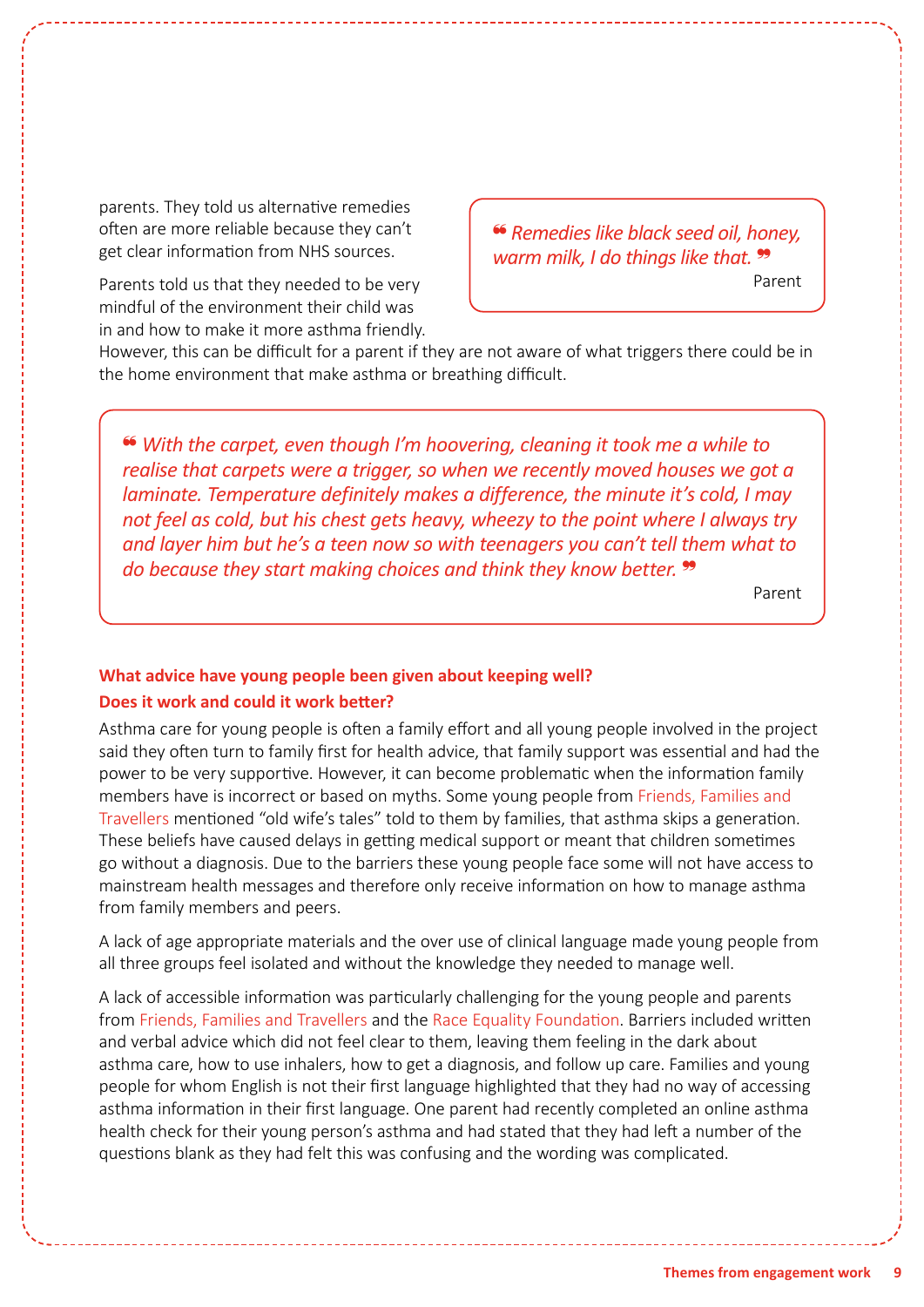All young people taking part acknowledged that better access to information means they are able to manage their condition better. This is true in relation to using inhalers, avoiding environmental triggers such as avoiding dusty rooms, managing pollen season and dressing well in cold weather. Young people felt that the advice they have received that worked best was delivered in three different ways:

#### **• youth friendly videos demonstrating inhalers and giving advice**

- **• time with doctors or asthma nurses** that was not rushed, was directed at them (not a parent) and in plain language
- **• healthcare in non-clinical settings** (home visits and schools)

#### **Who do you go to if you need support?**

It is clear from the feedback received that young people reach out to different people for support. They mentioned multiple people within their communities who serve this role. Close family members were mentioned frequently by all the young people, as were teachers, football coaches, support workers and friends. Healthcare professionals, such as doctors, nurses ❝ *I do use the internet a lot for information on anything I'm intrigued about. Who else are you supposed to use? Can't get hold of your doctor.* ❞

Parent

and pharmacists were also mentioned, however, some young people felt that support from these professionals was limited by a reliance on written information and feeling unwelcome or discriminated against in clinical settings.

Young people told us that within their broader communities they will look for people who have good listening skills, are friendly and able to keep conversations light and provide age appropriate information.

Parents expressed frustrations when trying to access support from doctors and that they would turn to the internet for advice. Many parents and carers felt left in the dark about how to care for asthma and lacked accessible information about it. Some parents highlighted bad experiences in primary care, where they felt healthcare professionals rush them or don't take time to make sure appropriate information about asthma is understood by the young person or parent / carer.

Some young people told us that where good relations have been built between them and healthcare professionals, those professionals become a trusted source of support.

❝ *She's amazing (asthma nurse). She's really really good. She knows me on a personal level, but I've always reviewed with her.*  $\frac{99}{2}$ Young person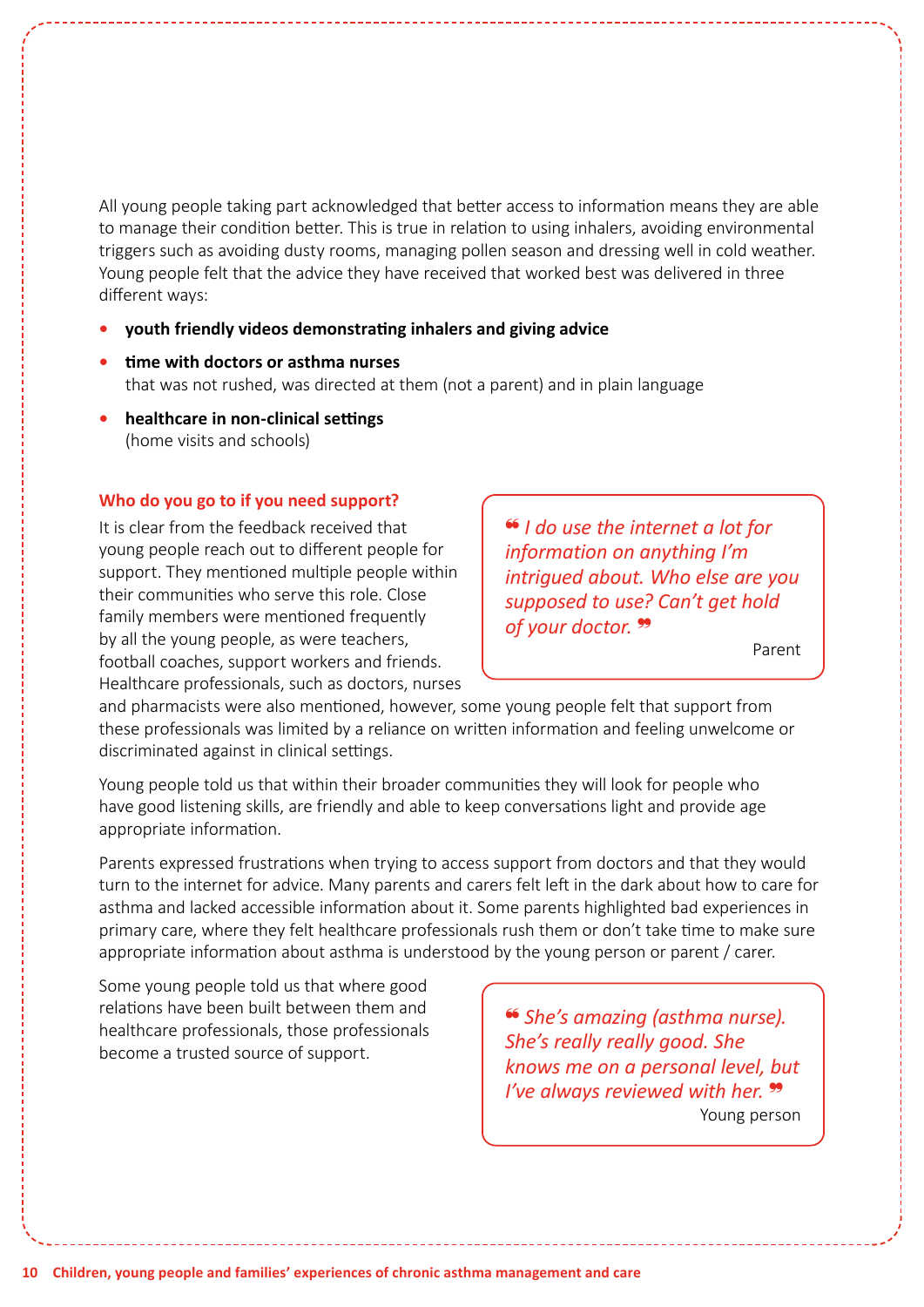### **Where do you think children and young people would like to get more support from to manage their asthma?**

All young people told us that better support from clinical professionals would be welcome. Access to healthcare professionals on a drop-in basis and one-stop-shops in GP practices that could include asthma nurses or respiratory clinics were mentioned specifically by young people and parents from FFT. Nomadic Gypsies and Travellers may face significant barriers (such as refused registration) in primary care services, and difficulty establishing continuity of care. One-stop-shops provide opportunities to proactively engage with the health needs of groups who face more transient engagement with services.

The RCPCH &Us young people reflected similar ideas suggesting that Community Hubs and specialists in pharmacies would be useful. Young people from the Race Equality Foundation highlighted the continuity in staff at asthma reviews held every few months, which was felt to be very supportive and the staff felt like friends, which aided good asthma treatment.

Youth leaders highlighted young people transitioning to adult services as something that required focus. The conversations highlighted a need for professionals to start preparing young people for adult services in KS3 (aged 13 to 14). Examples were given of young people being held back in paediatric care because adult services weren't going to provide appropriate care for the young person.

Young people also spoke about the importance of broader education about asthma in their communities. This included at work, school and among friends. Not only would they like trusted adults in their lives to have reliable asthma information, they also felt that better knowledge would lead to less stigma about living with asthma.

❝ *I'm not using it as an excuse to get out of doing PE.* ❞

Young person

It was also acknowledged that better knowledge not only means more trusted sources of information and less stigma, but that knowledge could save someone's life during an asthma attack.

❝ *Well we're currently staying with my mum, because the mold and damp in my flat is so bad. That makes both of our breathing so, so much worse. Everything's so damp, I had to keep my daughters clothes in plastic boxes.* ❞

Parent

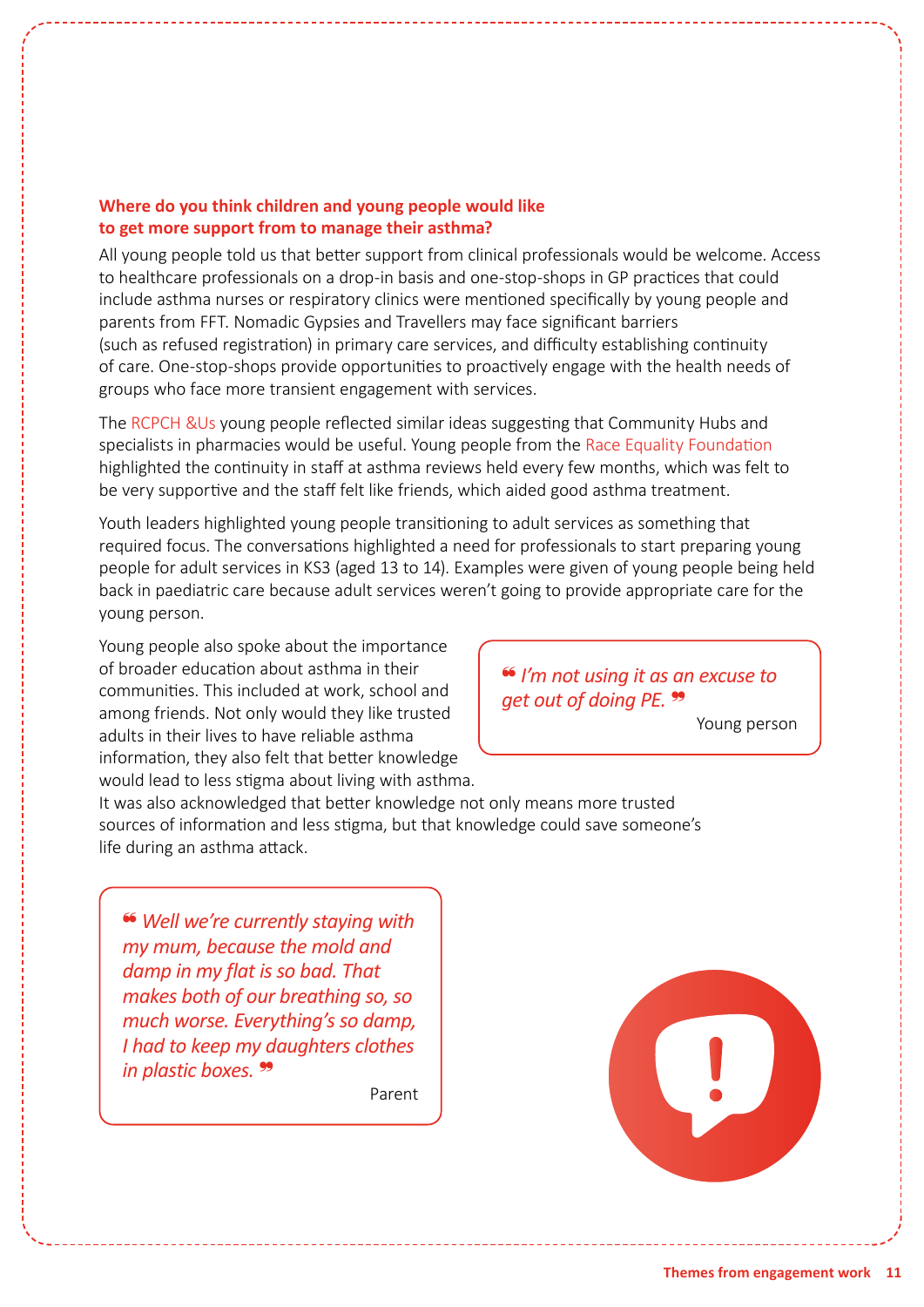### **Tell us one thing that you would like to change for the next generation of children and young people who have asthma?**

All the young people agreed that better health literacy delivered in accessible formats, be that videos, more access to jargon free youth friendly medical staff or leaflets and infographics would be a welcome development. Better environmental conditions were also welcome. This ranged from asthma education in communities to improved housing with no damp or mould and improved air quality. Health services advocating on young people's behalf were also welcomed by a young person whose GP had written to the local authority regarding the poor air quality / damp in their current home. Medical evidence that health professionals provide on the impact of environmental factors can play an important role in improving asthma symptoms and control.

There are particular environmental issues which affect Gypsy, Roma and Traveller young people and families which were highlighted in the Scoping Review and referred to again by a young person in the engagement work. It is clear that air pollution and its relationship to asthma is of key concern for many Gypsy, Roma and Traveller families.

The young people wanted to see non-medical professionals have better asthma knowledge as well. Teachers and youth workers understanding more about asthma management would mean

❝ *Some sites are really bad. When I was living on a site in London when I was younger, that's what made my asthma so bad as a kid. There were always cars driving past you, and petrol, non-stop. That definitely makes it worse.* ❞ Young person

❝ *She's just ashamed that she's getting out of breath, you know and all her other friends aren't getting out of breath, you know. And I don't know sometimes if she equates it to a weight thing, like 'I'm overweight, is that why I need to use a pump' so I think she might have been like that sometimes.* ❞Parent

❝ *Teaching her more how to manage it when she's by herself and for her to look for the signs more.* ❞

Parent

young people had trusted people to go to for advice, and this advice could be shared among all young people in different communities. This would not only help young people with asthma access trusted information but could also help to decrease stigma. Many parents told us their child did not adhere to their treatment due to not wanting to look bad or be judged at school. Young people may use their inhaler occasionally but not their spacer due to the fear of stigma it may bring.

Some parents told us that they would like to see more young people with asthma be able to take agency over their own asthma, so that the young people themselves have the tools they need to spot the signs of an asthma attack and know how to manage it. This may be particularly pertinent for older young people as they transition to managing their asthma independently. Parents and carers told us that they felt the lack of information for young people and this was a crucial area for change.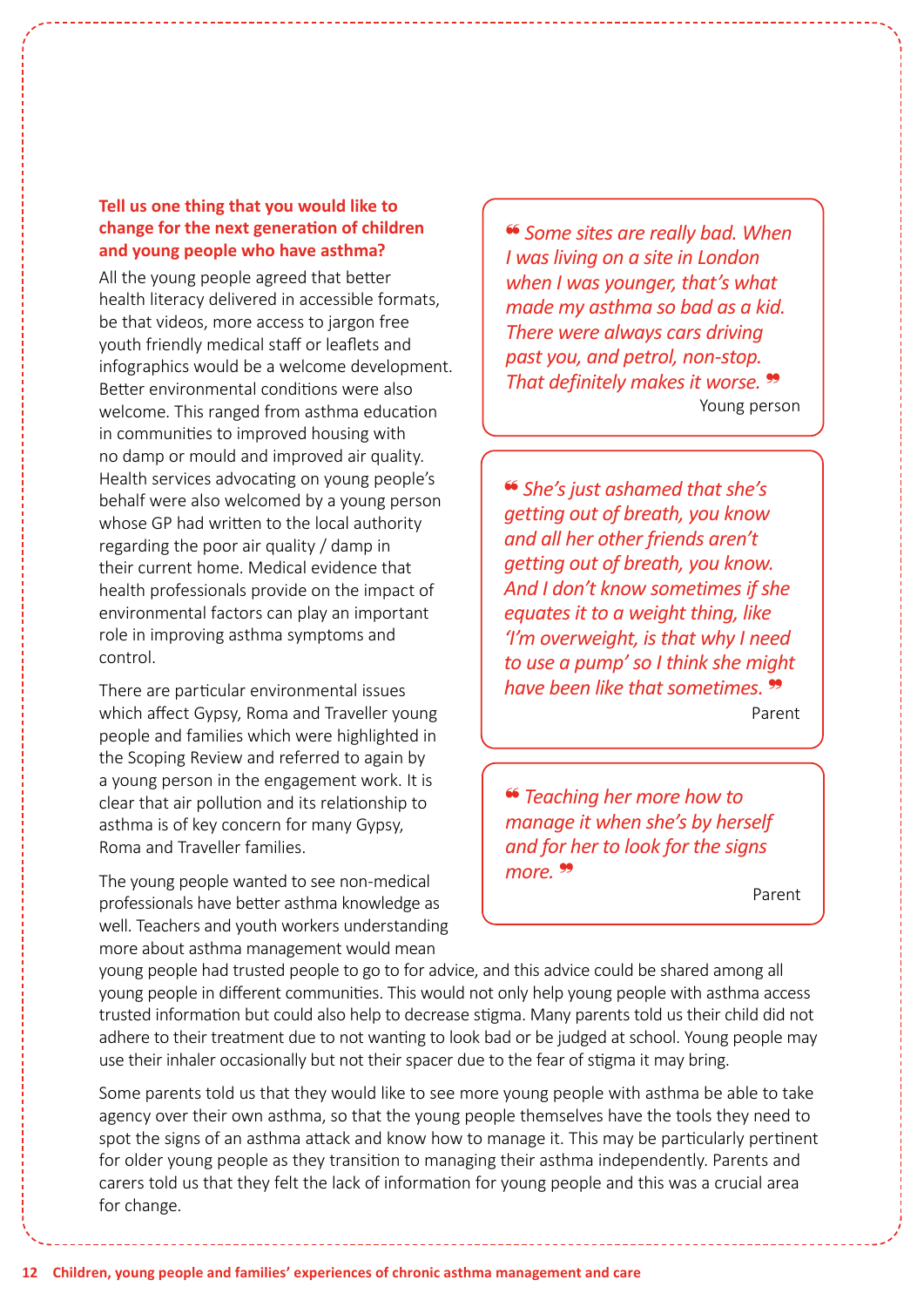## <span id="page-12-0"></span>**Five recommendations from young people**

### **1. ACCESS TO TRUSTED INFORMATION**

Information on asthma needs to be provided in a variety of formats to meet the different needs of different young people in a developmentally appropriate way. Online resources like videos and infographics work really well for some young people. Other young people, due to educational and digital exclusion, may not find this as accessible. Co-producing information with young people and the organisations they trust to ensure it is clear and meaningful would be welcomed.

Drop in sessions at GPs and pharmacies where young people and families can speak to healthcare professionals all under one roof would be beneficial to both young people and parents.

❝ *I find that most of the time what they tell you isn't clear and information is worded in a complicated way so you don't always know what you're supposed to do, or how to use inhalers and stuff.* ❞ Parent

### **2. YOUTH FRIENDLY SERVICES AND CARE IN NON CLINICAL SETTINGS**

Access to youth friendly services is also important. Communication in GP practices, hospitals and pharmacies with accessible language that is jargonfree and age appropriate is important. Young people value friendly, non-judgemental, informed and knowledgeable styles of communication.

Young people also value being able to see doctors or specialist asthma nurses in non-medical settings. Home visits and school nurses make young people feel they are able to engage with asthma treatment and advice in their own time in environments where they feel more comfortable. Confidentiality too can be inconsistent when a young person can see a GP alone but needs an adult with them to pick up medication from the Pharmacy. Healthcare services linking with VCSE Health and Wellbeing Alliance organisations with trusted community networks can support the provision of assertive outreach and care in non-clinical settings.

❝ *I think there needs to be a specific asthma clinic, for asthma and other respiratory issues. Just one place you can get to easily that you can drop-in to and get support for a whole range of stuff. GPs don't always have the time or the right information, so if there was just one place you could go where they'd focus on respiratory stuff it would really help…a place you could drop-in to.* ❞

Parent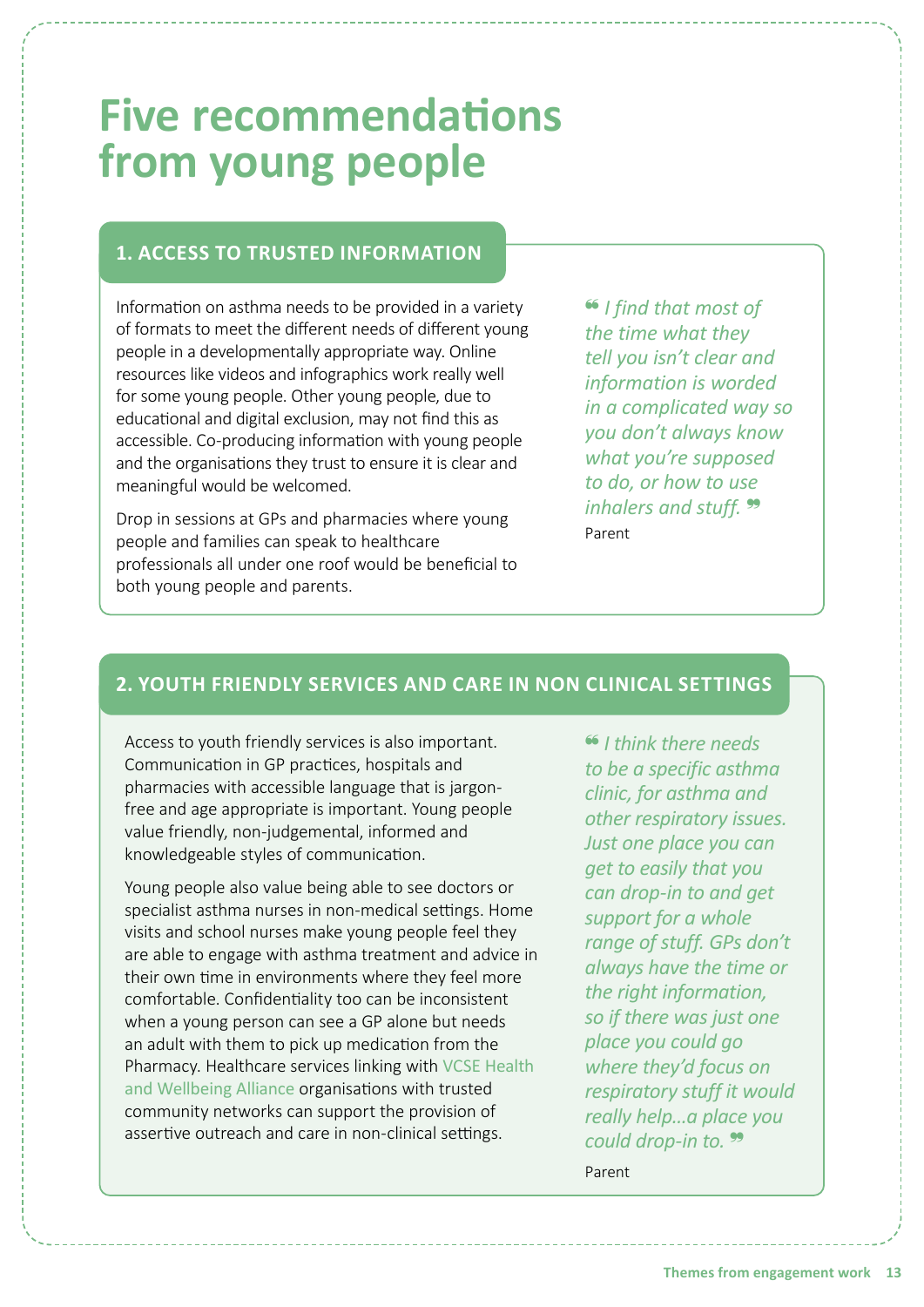### **3. ANTI-PREJUDICE AWARENESS**

Young people told us that they have encountered prejudice when trying to access healthcare support for their asthma. Attitudes from GP reception staff and doctors can present more barriers to young people getting support for managing their asthma. For some socially excluded groups refused registration in primary care can lead to delayed diagnosis of asthma.

Better awareness of these barriers, anti-prejudice policies and training to tackle discrimination for staff needs to be in place to ensure young people are getting the treatment they are entitled to.

❝ *If you're a Traveller you wouldn't get no support because they didn't like you. That was both school and the doctors.* ❞ Young person

### **4. MYTH BUSTING**

Myth busting about asthma in community appropriate ways is needed. Young people want to turn to their families for support and work to provide families with information about asthma that is accessible to them is needed. This has the potential to support earlier diagnosis and support better care management. Knowing what information is true and what is not can also help young people take agency over their own healthcare, manage their asthma and get on with their lives. Peer led approaches such as the Royal Society for Public Health Youth Champion model can support the cascading of key health messages which are tailored, and accessible to those with low or no literacy.

❝ *Children may go undiagnosed due to the belief that asthma skips a generation.* ❞ Parent

### **5. BROADER EDUCATION AND STIGMA REDUCTION**

Young people and parents told us about the stigma and misconceptions about asthma that they have experienced. A broader education programme for young people and all professionals that come into contact with young people as well as society at large could help to increase awareness of how asthma impacts young people and reduce stigma.

❝ *It would also just be really handy if they did more awareness raising campaigns in school, where medical staff go in to the schools and teach about asthma and support young people with it. Asthma support and information shouldn't just about the person – everybody will have a family member or close friend with asthma, so we need to teach this in school so everyone has a better understanding.* ❞ Young person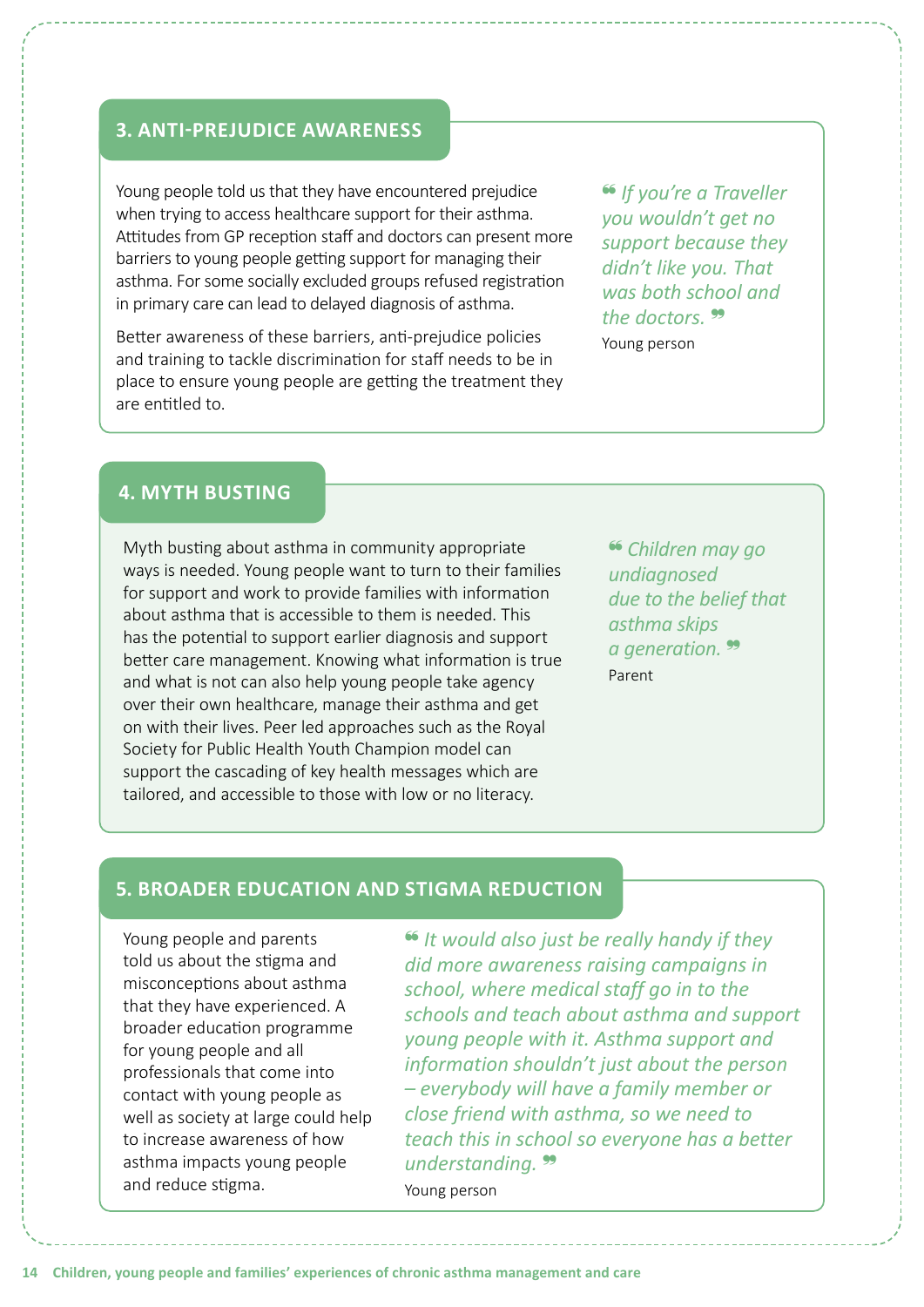## <span id="page-14-0"></span>**About the organisations undertaking this work**



**Health Partnership** 

.<br>Association for<br>Young People's Health avpr

The [Young People's Health Partnership](https://www.youngpeopleshealth.org.uk/yphp), led by the [Association for Young People's Health](https://www.youngpeopleshealth.org.uk/), is a consortium of six national youth and young people's health charities working to represent the interests of young people and young adults aged 10 – 25. We focus specifically on young people facing health inequalities.



[Friends, Families and Travellers](https://www.gypsy-traveller.org/) works on behalf of all groups of Gypsies, Roma and Travellers regardless of ethnicity, nationality, culture or background. We have strong roots in Gypsy, Roma and Traveller communities of all ages.



**XRCPCH &Us** The voice of children, young people and families [The Race Equality Foundation](https://raceequalityfoundation.org.uk/) seeks to explore discrimination and disadvantage, and use that knowledge to help overcome barriers and promote race equality in health, housing and social care.

[The Royal College of Paediatrics and Child Health/](https://www.rcpch.ac.uk/work-we-do/rcpch-and-us) [RCPCH &Us](https://www.rcpch.ac.uk/work-we-do/rcpch-and-us) is the voice of children, young people, parents and carers for the college, created to actively seek and share their views to influence and shape policy and practice.



[VCSE Health and Wellbeing Alliance](https://www.england.nhs.uk/hwalliance/) is a partnership between voluntary sectors and the health and care system to provide a voice and improve the health and wellbeing for all communities. This work has been funded via the Health and Wellbeing Alliance.